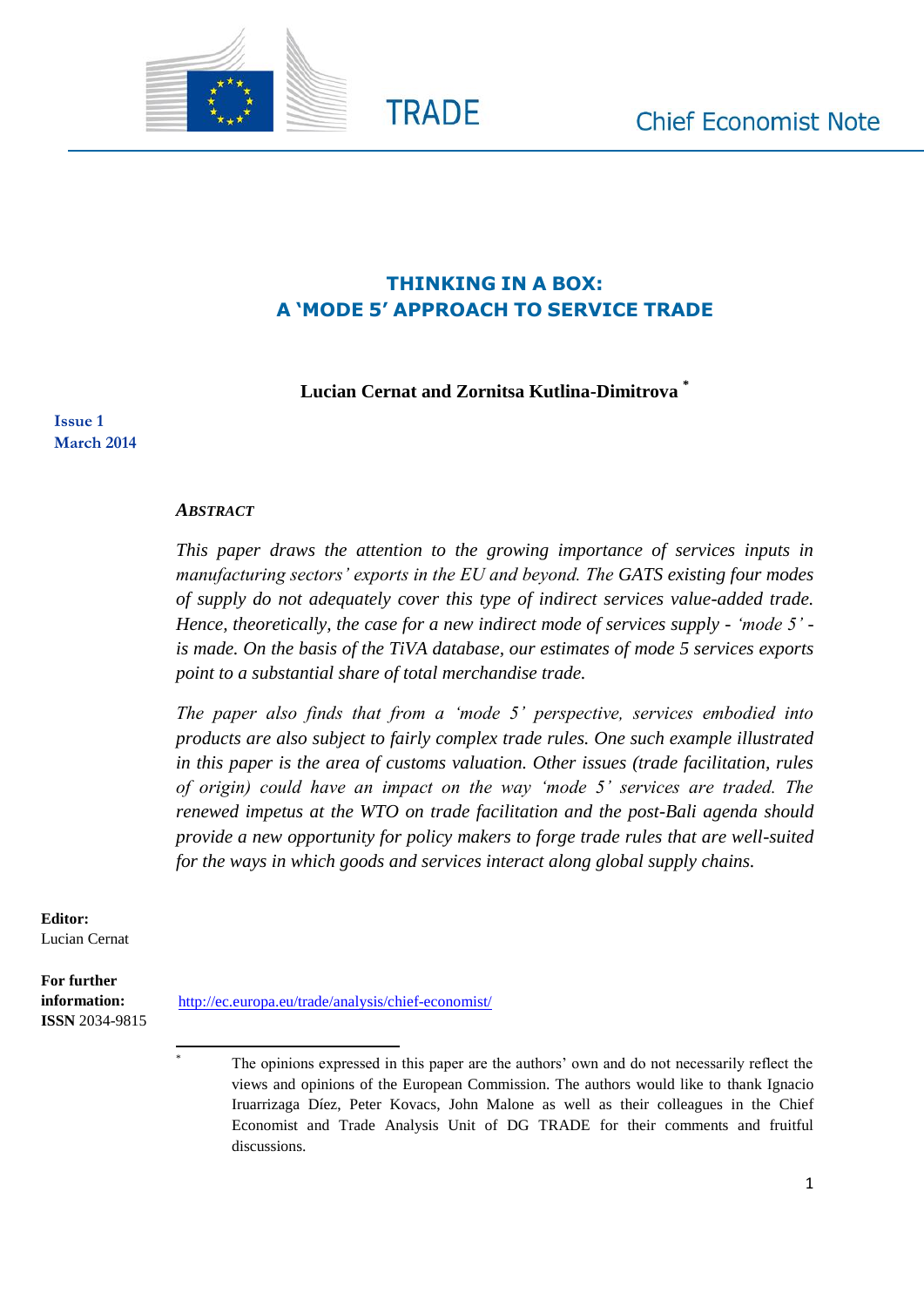

# **1. INTRODUCTION**

The first decades of the  $21<sup>st</sup>$  century mark a moment in time where international trade and investment patterns are changing rapidly, revealing that a new landscape of global production and labour division has emerged. Increasing fragmentation of production activities and hereby international trade has intensified the role of trade policy in determining external competitiveness. The sharp decline in information and communication costs as well as the diffusion of new technologies has allowed for unbundling of production processes and spared the need for various production activities to be performed in proximity. Global value chains emerged involving often the participation of multiple firms in multiple countries at various stages of the production process of a single good (Baldwin, 2014).

This development poses chances and risks as the fragmentation of production basically means that more and more production activities in various sectors open up for international competition. Securing participation in global value chains and moving up the value chain from low to high value added becomes critical for international competitiveness and hereby income and employment growth.

*A growing share of manufacturing goods can no longer be simply referred to as 'goods' but should be regarded as a complex bundle of products and services interactions*

Services play an increasingly important role in this process not only as a direct contributor to the value chain (financial services, telecommunication, IT, logistics) but often even more importantly in an indirect way - incorporated in manufacturing products. A growing share of manufacturing goods can no longer be simply referred to as 'goods' but should be regarded as a complex bundle of products and services interactions.

Moreover, manufacturers are buying, producing and selling more and more services in recent years a trend referred to as 'servicification' (Kommerskollegium 2012). A high services share in the value added of a manufacturing product may ensure competitive advantages for the manufacturer as services promote the uniqueness of a product and therefore its diversification from the competition. In addition, high value services often incorporating technological know-how are considered difficult to imitate and counterfeit. Furthermore, there is also evidence that service inputs affect firms' export capabilities positively and that buying-in more services is linked to higher export intensity for firms in some industries (Lodefalk 2014) as well as to total factor productivity growth especially in the high-skilled intensive industries (Wolfmayr 2008).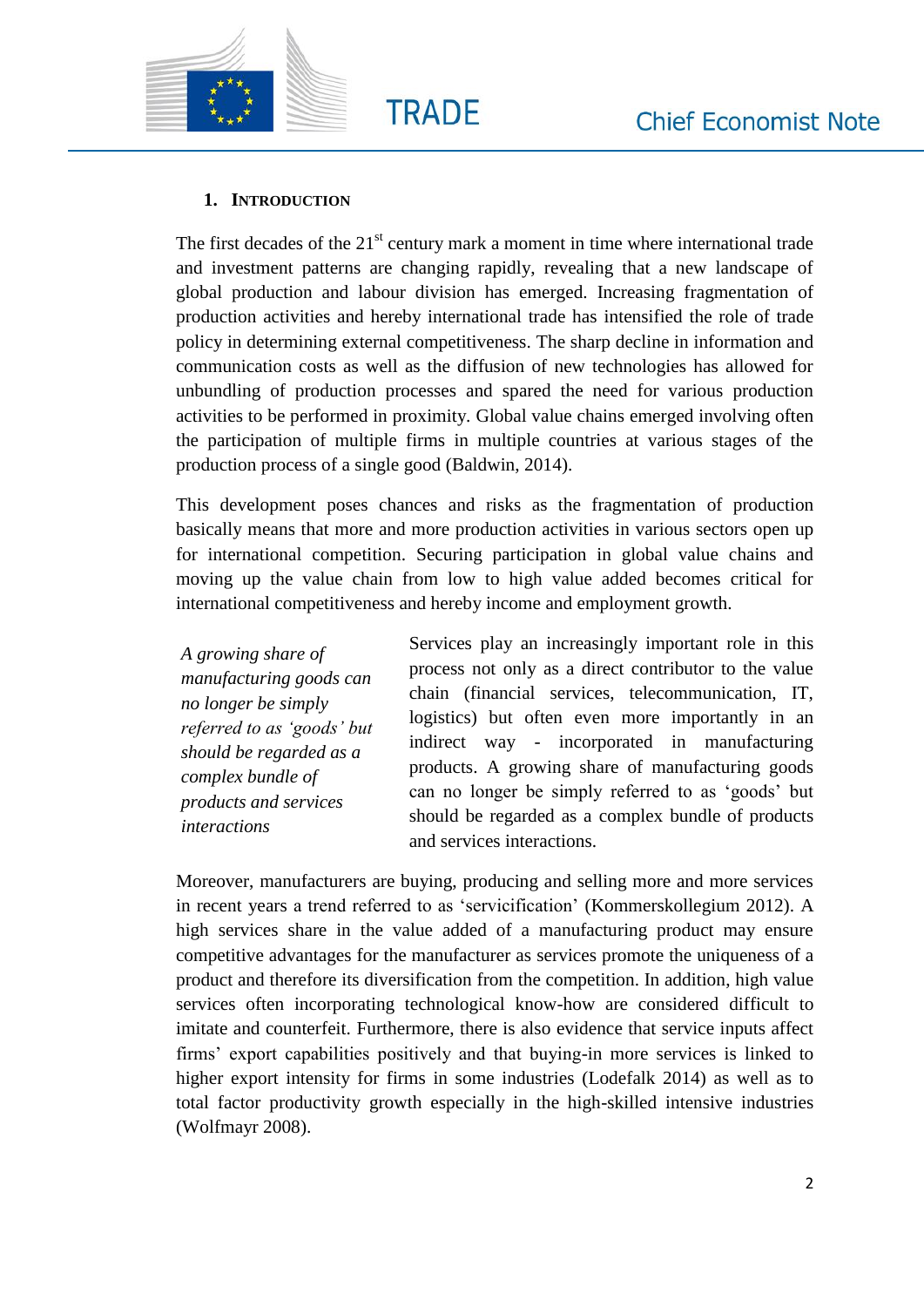

The trend of 'servicification' has started recently to attract attention not only in the academic circles but also in the policy debate hinting the idea that services and goods provisions in international trade agreements should be approached as mutually interdependent (Stephenson 2012, Kommerskollegium 2010a and 2010b).

**TRADE** 

The importance of this trend for the international trade agenda is stressed in this paper. It aims at drawing the attention to the fact that a significant share of services embodied into manufacturing goods are traded according to GATT and not to GATS rules of international trade. In the same vein, often services embodied into goods pay duties. To illustrate these findings and to highlight the importance of these services for manufacturing sector exports the paper introduces the concept of a new indirect 'mode 5' of services supply.

The rest of the paper is structured as follows: Section 2 draws the attention to the importance of trade statistics on a value-added basis. Section 3 depicts the treatment of services under GATS i.e. the four modes of supply. Section 4 introduces a new theoretical 'mode 5' of services supply whereas Section 5 discusses the treatment of 'mode 5' services in customs valuation. Section 6 concludes and provides policy implications.

# **2. DEVELOPMENTS IN GOODS AND SERVICES TRADE**

In 2012 world services exports stood at  $\epsilon$ 2.6 trillion and goods exports at  $\epsilon$ 11.5 trillion. In recent years, trade in goods and services has grown at a similar pace

*Extra EU-27 services exports increased however stronger than extra-EU-27 goods exports signalling the EU's comparative advantages in services trade* although merchandise trade grew slightly faster. In the period 2004-2012 world exports of goods increased by 115% and world export of commercial services doubled (figure 1). Extra EU-27 services exports increased however stronger than extra-EU-27 merchandise exports signalling the EU's comparative advantages in services trade.



**Figure 1:** Growth in trade in goods and commercial services 2004-2012

*Source:* EUROSTAT, own calculations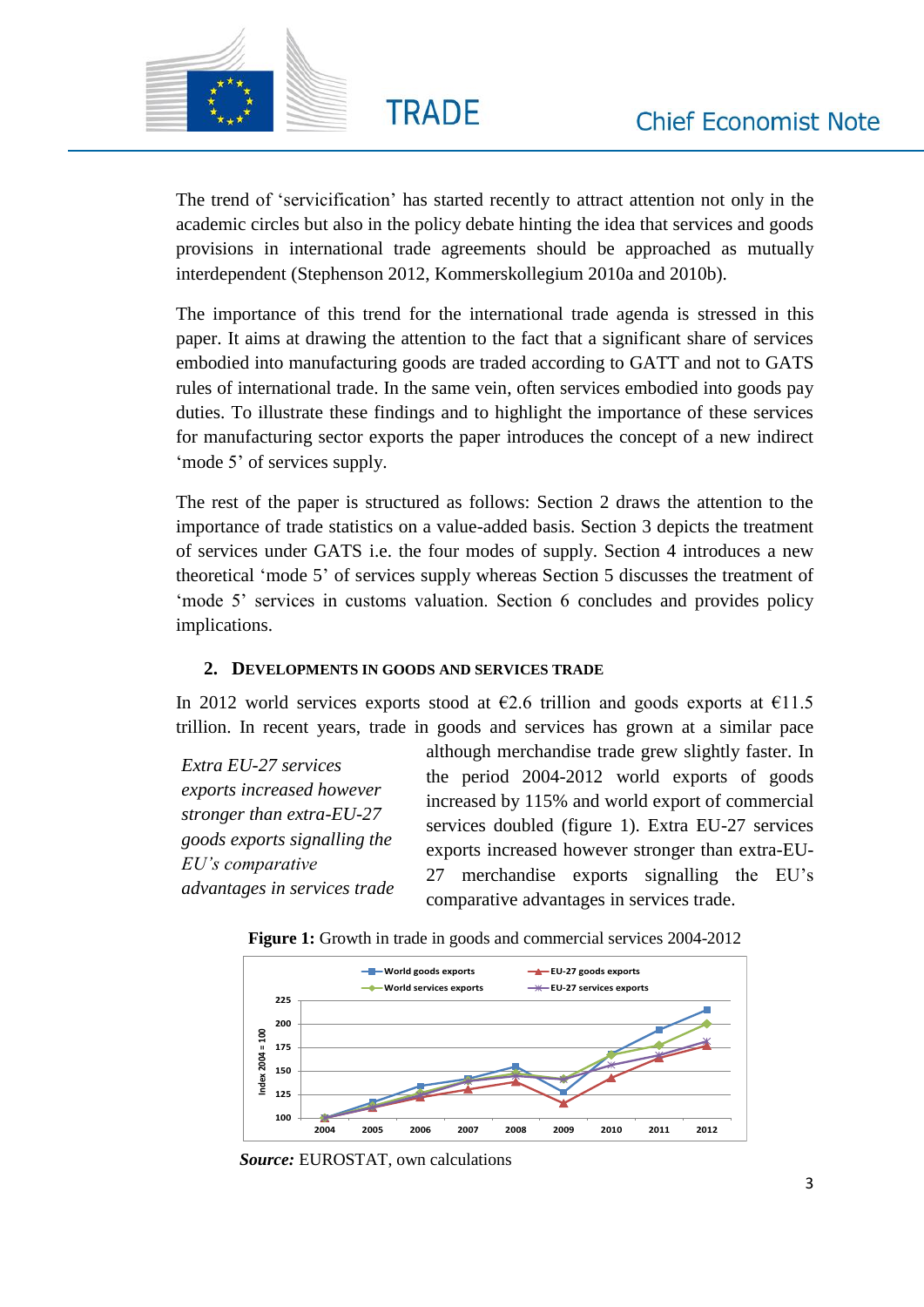

These statistics however significantly underestimate services trade because they do not cover all modes of supply.<sup>1</sup> Indeed services trade through factor movements mode 3 (capital) and mode 4 (labour) are not part of these statistics. In addition, services trade is underestimated also because trade is often double-counted by crossing the border once as a component and once as a finished product (WTO 2013, OECD – WTO 2012).

**TRADE** 

To alleviate this statistical drawback, the joint OECD – WTO Trade in Value-Added (TiVA) database addresses this issue by accounting for the value added by each country in the production of goods and services that are purchased worldwide. The TiVA database essentially links inter-sectoral cross-country information from the world input-output database (WIOD) with official trade statistics.





According to official trade statistics which measures the gross value rather than value-added at various stages of production, the share of service exports in total world trade was about 20% in 2009. In value-added terms however the services share nearly doubles (figure 2). The value added services content of total exports in the EU27 for example is significantly larger and amounted to 54% in 2009. Compared to 1995 this share increased by 10 percentage points reflecting a growth of 23% in the EU27. The services share of total exports has augmented in the majority of the

*Source:* TiVA, own calculations, data extracted on 15 January 2014.

 $\overline{1}$ Mode 1 and mode 2 are measured based on the balance of payment (BOP) statistics. Note that according to WTO (2006) a part of constructions services registered in the BOP might in fact be supplied through mode 3 (commercial presence). However the share of construction services in total commercial services is only 3% in the EU-27 in 2012.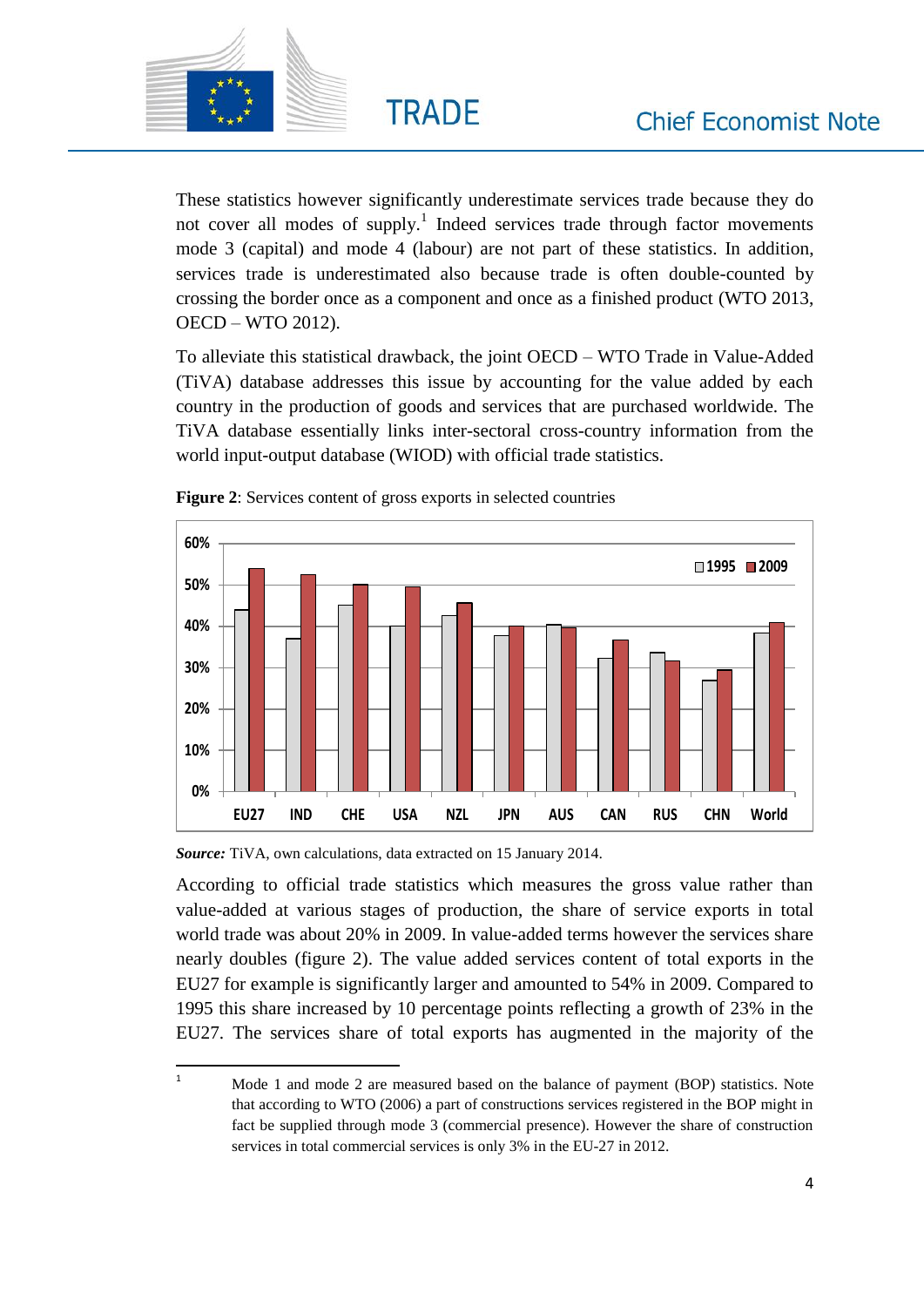

countries covered by the TiVA database in the period 1995-2009. The largest increase of 42% took place in India followed by the USA of 24%.

**TRADE** 

The considerable difference in the share of the service contribution to total exports as shown in figure 2 in comparison to the official trade statistics makes it obvious that in order to properly account for the services contribution, value-added data is indispensable.

# **3. THE TREATMENT OF SERVICES UNDER GATS**

The role of services and the way in which the global community promotes trade in services is reflected in the existing body of international trade rules (multilateral, plurilateral and bilateral) governing services trade. The legal platform for services trade at the multilateral level is found in the WTO GATS, with its well-known four modes of supply (see figure 3 for an illustrative description). Briefly described the intuition behind these modes of supply is the following:

- **Mode 1:** a service crosses the border (the blueprint of a new building is sent online, a software (ebook) is downloaded from abroad);
- **Mode 2:** an individual crosses the border as a tourist, to study, etc.;
- **Mode 3**: a company sets up commercial presence abroad to supply services (e.g. supermarkets, telecom companies, banks, etc.);
- **Mode 4:** a worker crosses a border to temporarily work for a company (a business consultant, an engineer repairing/installing machinery).

The importance of these four modes of services supply is essential as they determine the way and modalities in which multilateral services liberalisation efforts are negotiated. Due to many exceptions and limited coverage of GATS as well as the growing economic importance of the services sector, the Doha Round has envisaged further liberalisation of the services sectors. The failure of this attempt so far has led to substantial efforts to further liberalise services trade through bilateral and regional free trade agreements. At a multilateral level, in October 2012, the EU and several other countries have decided to negotiate a plurilateral Trade in Services Agreement (TiSA).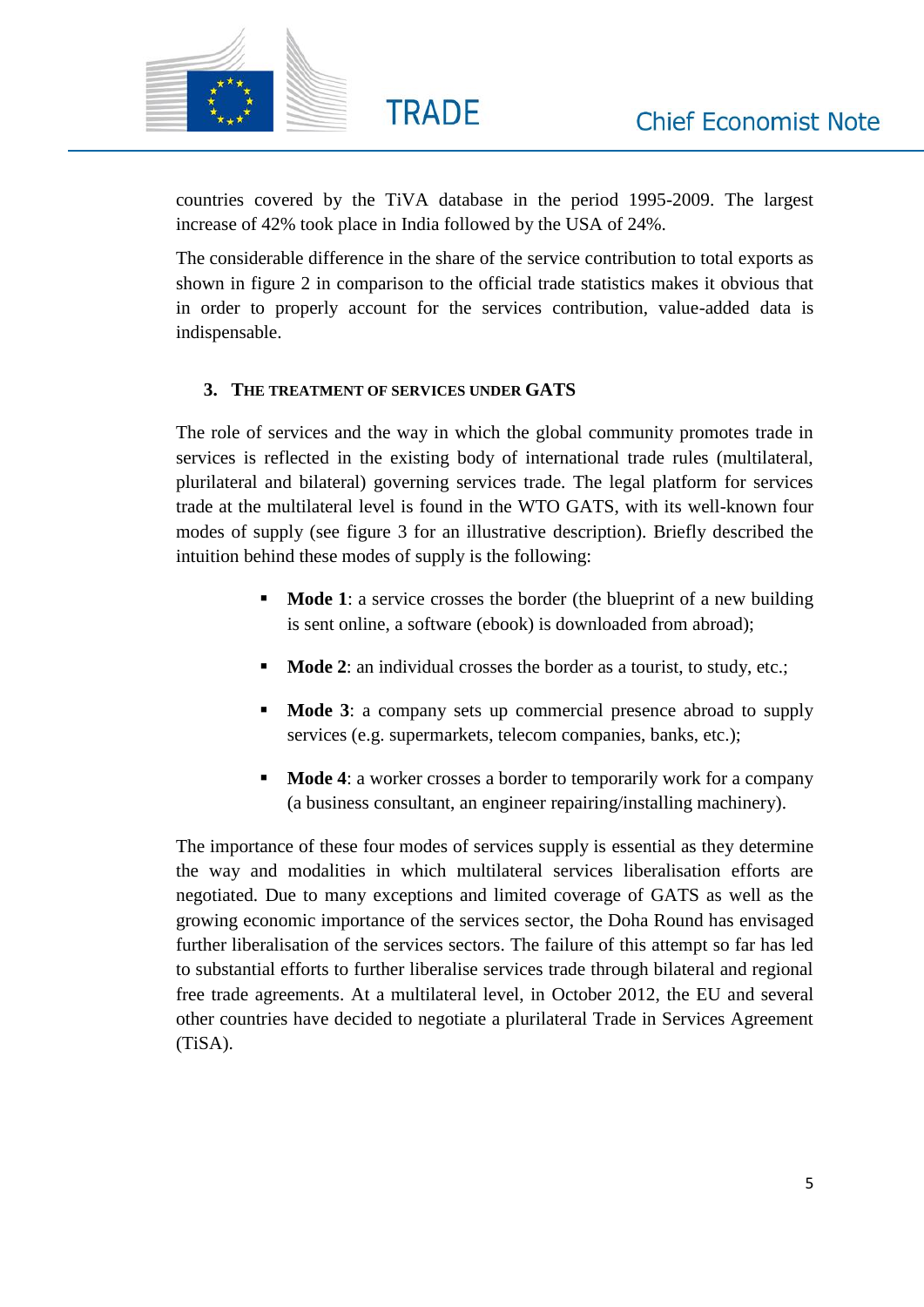



**Figure 3:** GATS's four modes of supply

 *Source:* own illustration

#### **4. 'MODE 5': SERVICES INCORPORATED INTO PRODUCTS**

The GATS four modes of services supply described above do not account for the fact that a substantial and increasing share of services is being embodied in products and traded around the globe. In fact as it will be presented further on in this section this share is substantial; in the EU27 alone it accounts for 34% of manufacturing and primary sectors exports.<sup>2</sup>

*'Mode 5' services exports account for 34% of EU merchandise exports* Taking account of this phenomenon a hypothetical case for a new indirect mode of services supply is made. Staying in line with the already existing 4 modes of services supply the new mode is called 'mode 5'.

The idea behind this theoretical new mode of supply is illustrated in Figure 4. One characteristic of 'Mode 5' is that it simultaneously relates to goods and services as it focuses on the interrelation between merchandise and services trade. Many (high value) manufacturing products can no longer be defined as a 'product' in its

 $\overline{2}$ For simplicity the following sectors which are split out explicitly in TiVA are called manufacturing and primary sectors: transport equipment, textiles and apparel, food products, wood and paper, electrical equipment, other manufacturers, basic metals, machinery, chemicals and minerals, agriculture and mining.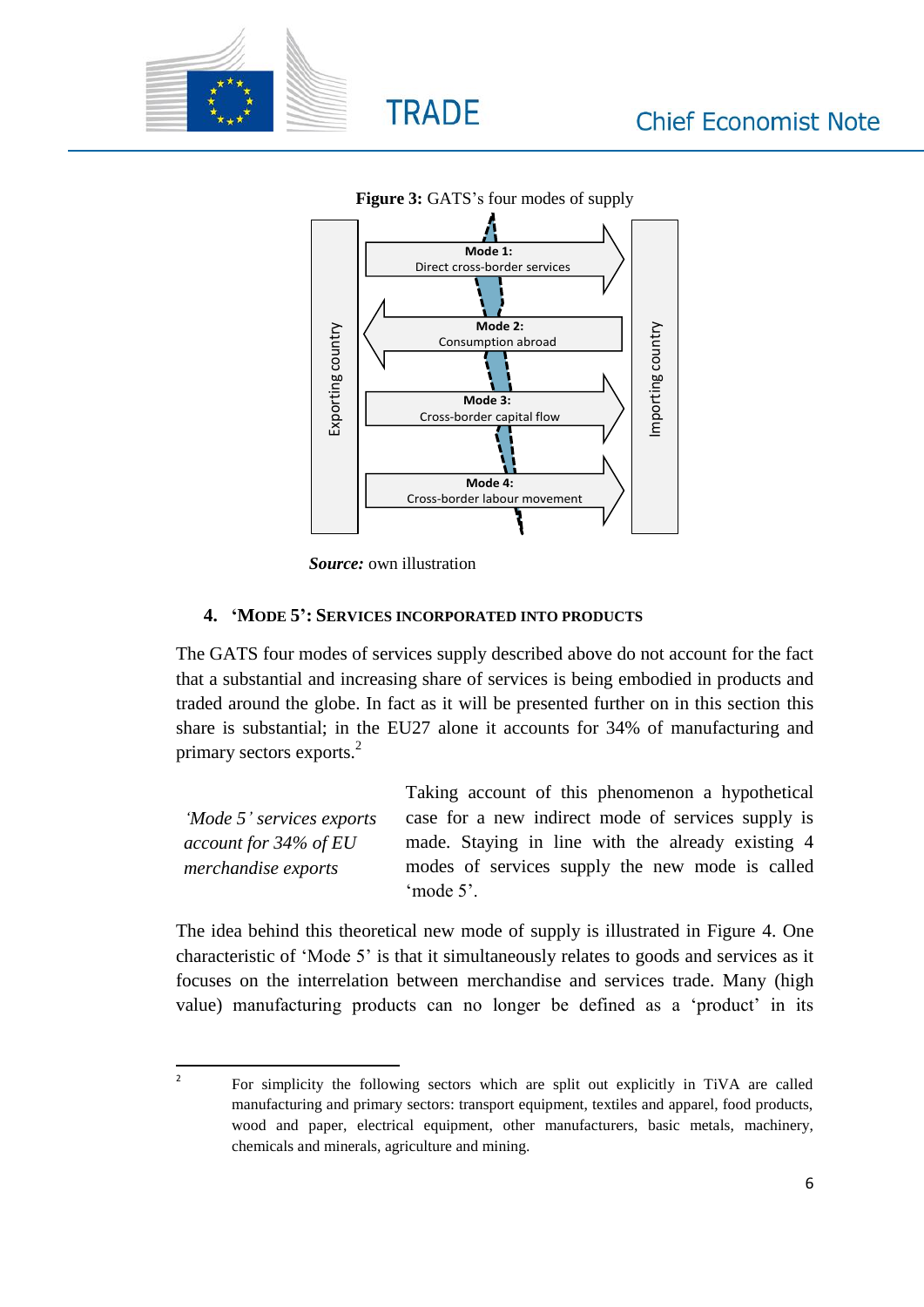

traditional sense but as complex bundles or hybrids of goods and services interactions.

**TRADE** 

At this place it is important to clarify the scope of 'mode 5' and how it relates to the term 'servicification'. As mentioned already in the current paper 'servicification' refers to manufacturing firms purchasing, producing and selling more and more services to their customers (both domestically and abroad) at all stages along the value chain. Hence, 'servicification' encompasses service inputs, production and after sales services i.e. the whole life-cycle of a product.



| <b>Figure 4:</b> The five modes of services supply |  |  |  |  |  |
|----------------------------------------------------|--|--|--|--|--|
|----------------------------------------------------|--|--|--|--|--|

 *Source:* own illustration

*In a nutshell, 'mode 5' services exports are domestic intermediate services inputs that are incorporated in one country's merchandise exports* The coverage of 'mode 5' introduced in this paper however reflects production services which are embodied i.e. an inseparable part of the production process of a manufacturing good. As an example in order to produce a car there is a need for engineering, consulting and design

services as well as electricity and retail services in order to operate the factory and to purchase necessary inputs. Consequently services covered under 'mode 5' represent a subset of 'servicification' i.e. those services which form part of the value of the good before it is exported. In a nutshell, 'mode 5' services exports are domestic intermediate services inputs that are incorporated in one country's merchandise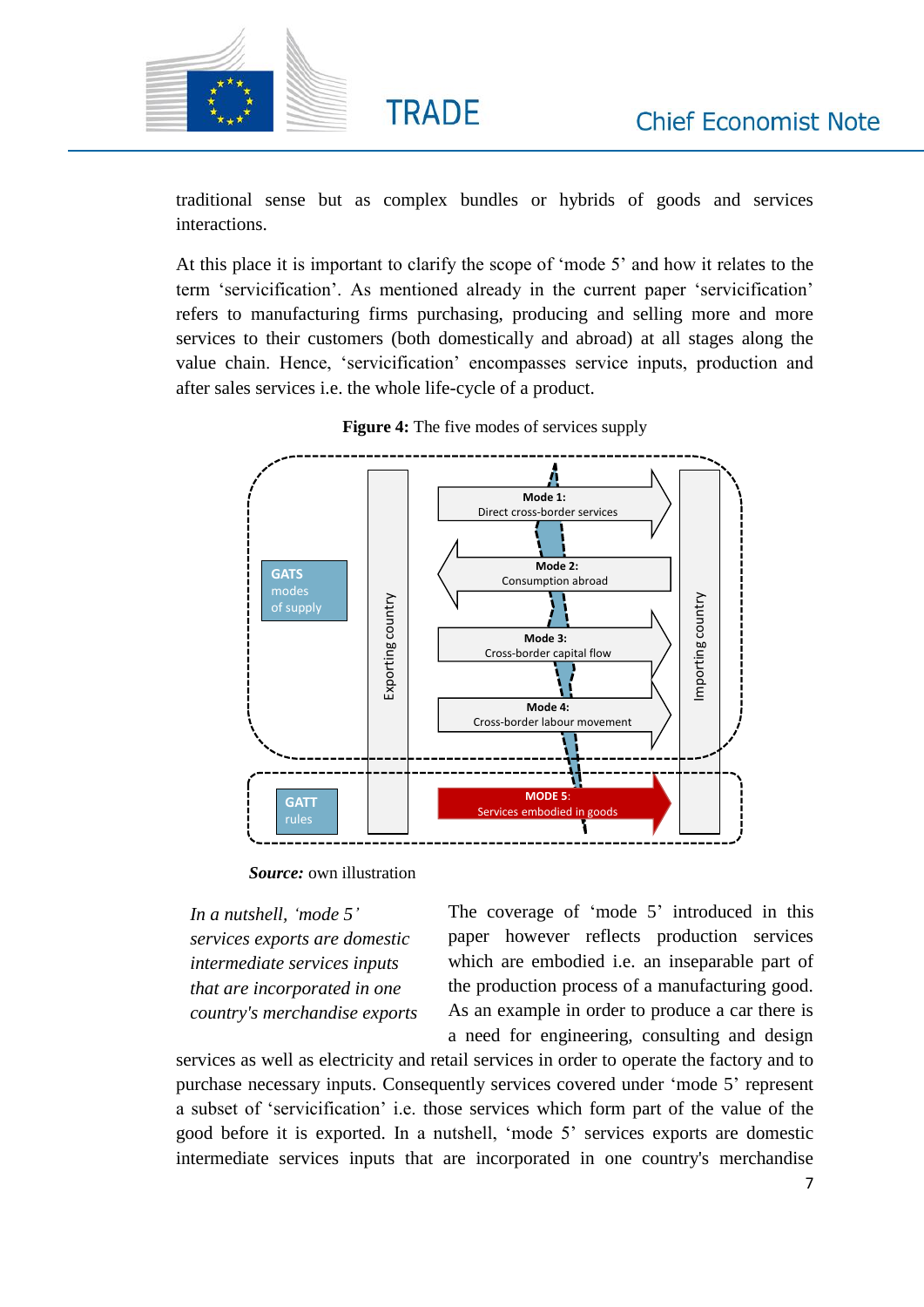

exports. This distinction is of importance as in trade terms after-sales services are supplied internationally through other modes (e.g. mode 1, 2, 3 and 4) and hereby clearly distinguishable from the 'mode 5' concept.

**TRADE** 

Several 'mode 5' services such as design, R&D, architectural and engineering services are high-value added and intrinsically linked to technology<sup>3</sup>. Their importance for securing competitive advantages in manufacturing trade and especially in the context of global production networks is indisputable. One indirect indicator regarding the role of 'mode 5' services in the EU comes from a recent joint report by the European Patent Office and Office for the Harmonization of Internal Market, which indicates that 90% of EU exports are IPR-intensive (EPO-OHIM 2013).

# *Measuring 'mode 5'*

Thanks to recent advances in global value added databases, such as TiVA and WIOD, it is possible to provide a first indication of the magnitude of 'mode 5'

*Several 'mode 5' services are high-value added and intrinsically linked to technology*

services*.* In this respect figure 5 provides the share of domestic service input incorporated in domestic value added embodied in manufacturing and primary sector exports in key global players. This share is calculated by relating the 'indirect domestic service content of gross exports' (originating from

domestic intermediates) to the domestic value added of gross exports of the manufacturing and primary sectors. The domestic services content reflects the indirect contribution of domestic service suppliers made through domestic (upstream) value-added, for exports.<sup>4</sup> More importantly this indicator depicts the export share and hereby the weight of domestic services in value-added terms which

 $\overline{3}$ <sup>3</sup> A recent study reports the share of the so called 'knowledge intensive business services' KIBS (computer services, R&D, consulting and analysis, architectural and engineering services) to be 40% of the business services in the EU25 in 2007 (Stehrer et al. 2012). In the EU27 sectors 'machinery' and 'electrical equipment' for example business services account for 33% and 39% respectively. This implies that in these sectors KIBS account for 13% and 16% of total indirect services inputs (see also footnote 4).

<sup>4</sup> In the TiVA database the term 'domestic service suppliers' refers to the gross exports contribution of the following sectors: utilities, construction, wholesale  $\&$  retail, transport  $\&$ telecoms, finance  $\&$  insurance, business services and other services. The input of these service sectors to the manufacturing and primary industries varies but on average 'business services' and 'wholesale & retail services' have the highest shares. The share of 'utilities' and 'construction services' in the total services value added is only 6% and 2% of the 'machinery' and 4% and 2% of the electrical equipment sector.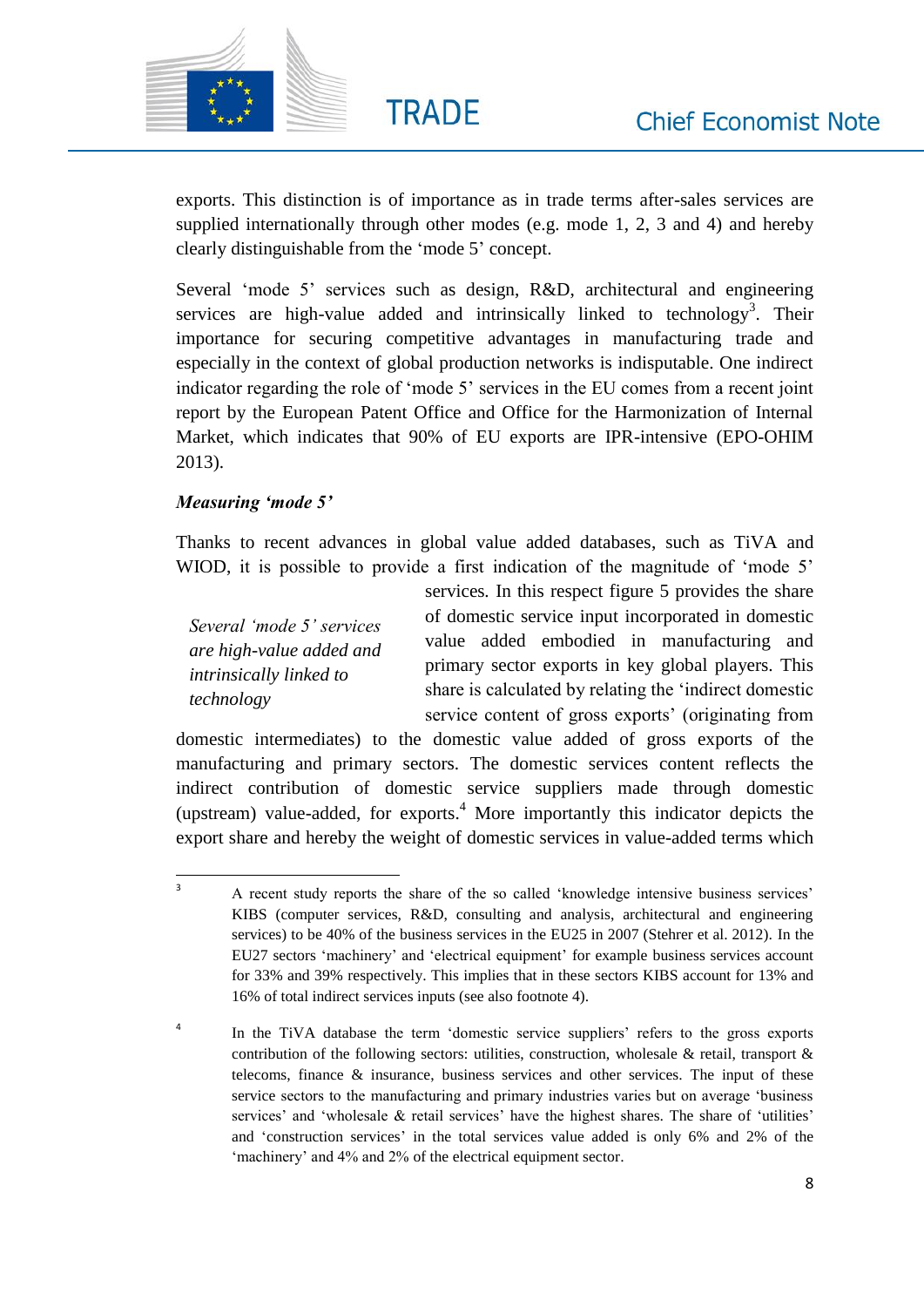

are traded embodied into goods in relation to gross domestic exports of the primary and manufacturing sector.<sup>5</sup>



**Figure 5:** 'Mode 5'- domestic service content of gross domestic merchandise exports

**TRADE** 

*Source:* Own calculations based on TiVA, data extracted on 15 January 2014.

*The EU indirect 'mode 5' service exports amounted to over €300 bn in 2009*

According to figure 5 the weight of 'mode 5' exports is considerable. This share varies between 20% in China and 34% in the EU27. Translated in absolute values for 2009 (the latest year available in TiVA) this figure depicts for the EU indirect 'mode 5' service exports amounting to over 300

bn. In this respect even more important is the upward trend depicted in figure 5. Compared to 1995, the 'mode 5' export share increased by 23% in the EU27. The highest increase however took place in the US where this indicator rose by 37% in the same reference period. There are also three countries - Russia, Switzerland and Australia - which exhibited a minor decrease in the share of 'mode 5' exports indicating that there are probably regional differences in the level of service

<sup>-&</sup>lt;br>5 It has to be noted however that this indicator is an underestimation of the importance of services inputs for the domestic value added of merchandise exports as the data provided by TiVA as usually assumes that the exports of the manufacturing and primary sector are goods only. However a transaction recorded as goods export might be a bundle of a merchandise and accompanying services i.e. installation, maintenance, repair and trainings. The unbundling of the transaction into its goods and services part would be possible by case by case studies (Lodefalk 2014). In addition the 'in-house' production of services in manufacturing companies is captured as goods value added and this leads to an additional downward bias of the indicator. An indication in this respect provides a study which reports an increase in services employment share of the Austrian manufacturing sector of 5 percentage points in the period 1995-2003 (Wolfmayr 2008).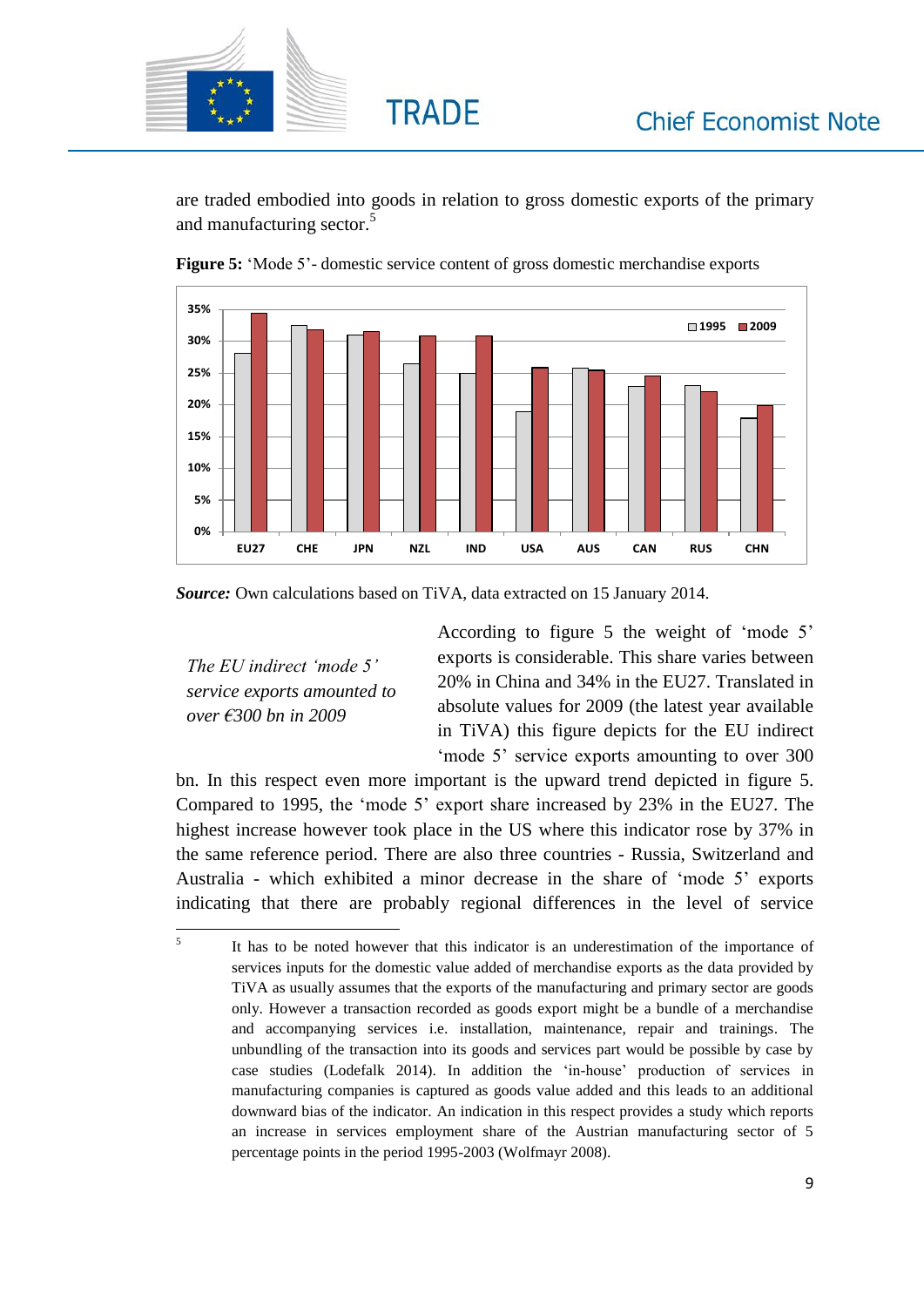

proliferation of manufacturing exports. This negligible decline is however also influenced by its compositional nature as the indicator shown in figure 5 has gross domestic merchandise exports in the denominator. In other words, in all these three countries 'mode 5' service exports increased in absolute levels but as total merchandise exports augmented even more the impact of this is visible as a relative decrease.<sup>6</sup>

**TRADE** 

*The sectors with the highest 'mode 5' services share in total exports are transport equipment and textiles and apparel*

Noticeable differences in the importance of 'mode 5' service value added for exports persist also among industries. Figure 6 depicts this distribution in the EU27. The sector with the highest 'mode 5' services share in the domestic gross exports of 40% is 'transport equipment' followed by 'textiles

and apparel' (37%) and 'food products' (36%). At the same time the 'mode 5' share accounts for only 16% and 24% of the domestic value added exports of 'mining' and 'agriculture'. Compared to 1995, 'mode 5' exports increased in all sectors but 'mining'. The largest augmentation of this share (by more than 40%) is observed in 'transport equipment'.





*Source:* Own calculations based on TiVA, data extracted on 15 January 2014.

Apart from the quantification of 'mode 5' described above, the major purpose of the introduction of this hypothetical indirect mode of supply is to convey the message that the substantial and increasing share of services value-added contained in manufacturing sector exports calls for reflection on how to proceed with this

 $\overline{6}$ 

<sup>6</sup> Measured in absolute values the domestic service content of primary and manufacturing sectors almost doubled in Australia and Russia and increased by 80% in Switzerland.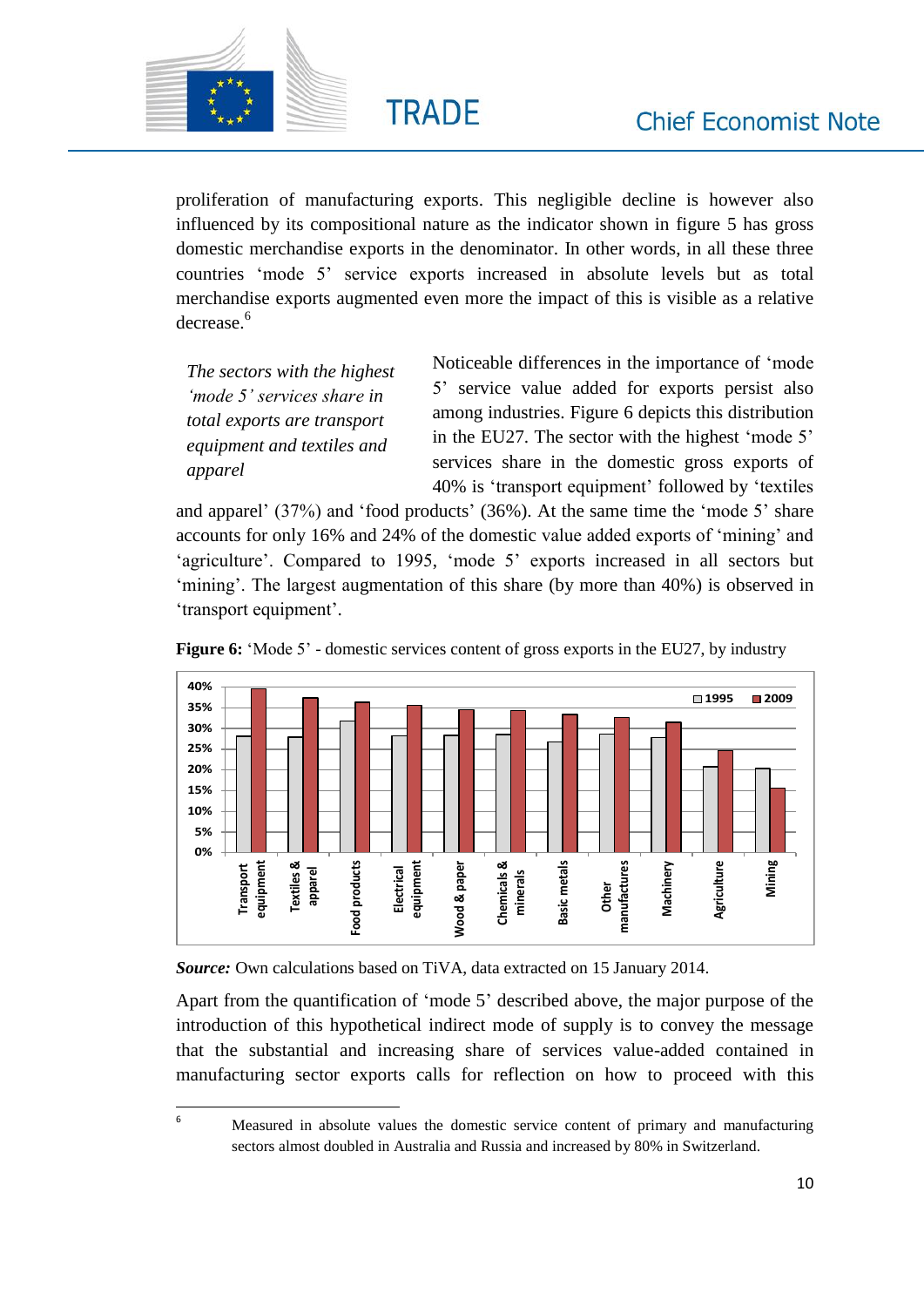

phenomenon at the international trade agenda. Moreover, as already mentioned, different regulatory regimes apply to goods as opposed to services trade. Merchandise trade is covered by GATT and services trade is internationally regulated under GATS. The WTO itself calls for rethinking of current trade policy so as to account for this development and states that barriers to merchandise trade (tariffs or non-tariff measures) hinder the delivery of a "package" by "servicified" manufacturing companies (WTO 2013).

Thinking in 'mode 5' mode implies paying attention to the fact that services are being traded indirectly under a merchandise trade regime. A relevant example is that of a software trade. If a software is sold cross-border separately (e.g. via mode 1) this transaction will appear as trade in services. However, if the software is installed in ICT equipment, the value of the software is counted as goods and not as services trade anymore. So, for services which are exported not directly but "in boxes", embodied in manufacturing goods, the regulatory regime is crucial since when services are "sold in boxes" they usually pay custom duties.

### **5. CUSTOMS VALUATION TREATMENT OF 'MODE 5' SERVICES**

It is common understanding that cross-border services are not supposed to pay duties. Their trade is regulated according to the GATS and the four modes of supply

|                               | discussed previously in this paper. In reality |
|-------------------------------|------------------------------------------------|
| Mode 5 services traded 'in a  | however indirect 'mode 5' services exports are |
| box' and labelled as products | covered by GATT and do pay duties.             |
| are subject to GATT rules     |                                                |

The reason for that is a general principle of the Customs Valuation Agreement (CVA) on

Implementation of Article VII of the GATT that 'the customs value of imported goods shall be the transaction value, that is the price actually paid or payable for the goods when sold for export to the country of importation …' (CVA, Article 1(1)). This implies that generally the customs value has to include all purchased inputs services included.

This customs valuation principle has a considerable implication for 'mode 5' services as they are usually embodied inseparably in the product whose value they determine to a noticeable extent. In other words, when services are traded 'in a box', and labelled as products, they become subject to international trade rules governing merchandise trade, namely the GATT. In principle three types of 'mode 5' services are fully or partially subject to existing WTO customs regulation rules: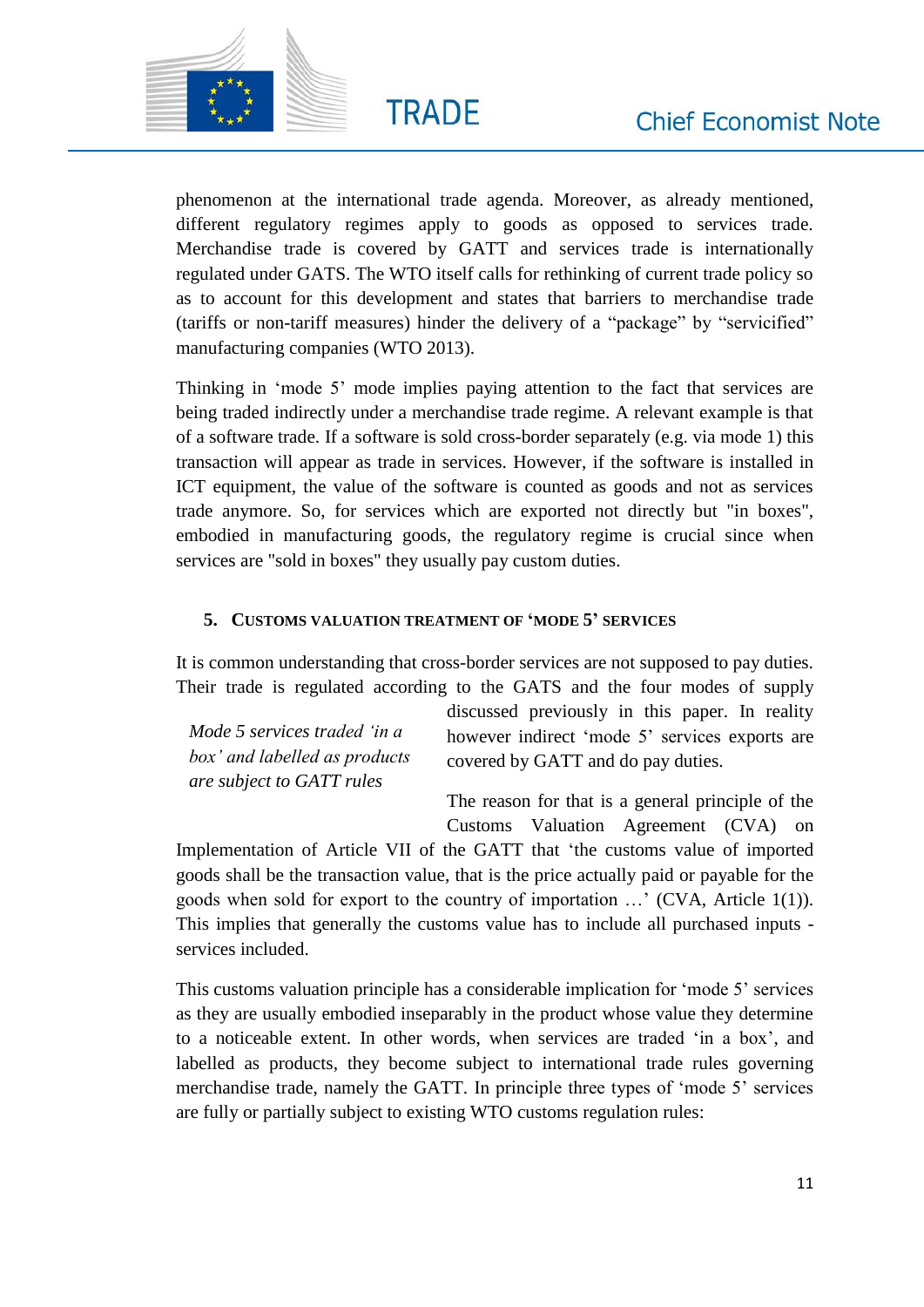

- Intellectual assists.
- IPR services.
- Software.

# *Intellectual assists*

To further explore the treatment of intellectual assists under GATT, Article 8 of the Agreement on Implementation of Article VII of the General Agreement on Tariffs and Trade, which covers additions to the customs value of the imported goods, provides further insights. Article 8 allows for an essential distinction between 'intellectual assists' under 8(1)(b)iv and other kinds of inputs that are generally included for customs valuation purposes. Moreover, Article 8(1)(b)iv allows for duty free treatment of engineering, development, artwork and design services in determining the value on which duties should be paid, provided these 'mode 5' services are sourced in the country of importation.<sup>7</sup> In other words, the WTO customs valuation rules allow for a duty-free preferential treatment of certain own

**TRADE** 

*The WTO customs valuation rules allow for a duty-free preferential treatment of certain own 'mode 5' services exports when re-imported as part of foreign goods*

'mode 5' services exports when re-imported as part of foreign goods.

In the European Union, 'intellectual assists' are covered by Article 32(1)(b)iv of the EU Customs Code. In line with WTO provisions, Article  $32(1)(b)$ iv states that: In determining the customs value under Article 29 of the Customs Code defined in Council Regulation (EEC) No

2913/92, engineering, development, artwork, design work, and plans and sketches *undertaken elsewhere than in the Community* and necessary for the production of the imported goods shall be added to the price actually paid or payable for the imported goods. Therefore those 'mode 5' services listed in Article 29 that originate in the EU can be deducted from the customs value and do not pay duties.

# *IPR services*

Intellectual property rights services such as patents, trademarks and copyrights that are part of 'mode 5' services inputs receive a special treatment across the board under various customs valuation rules and WTO Members have certain flexibility in the way they implement the rules, depending on the conditions of sale and other

 $\overline{7}$ 

<sup>7</sup> On how these rules are applied in practice, see for instance the US Customs Valuation Encyclopedia, which contains a number of examples falling under Article 8(1)(b)iv.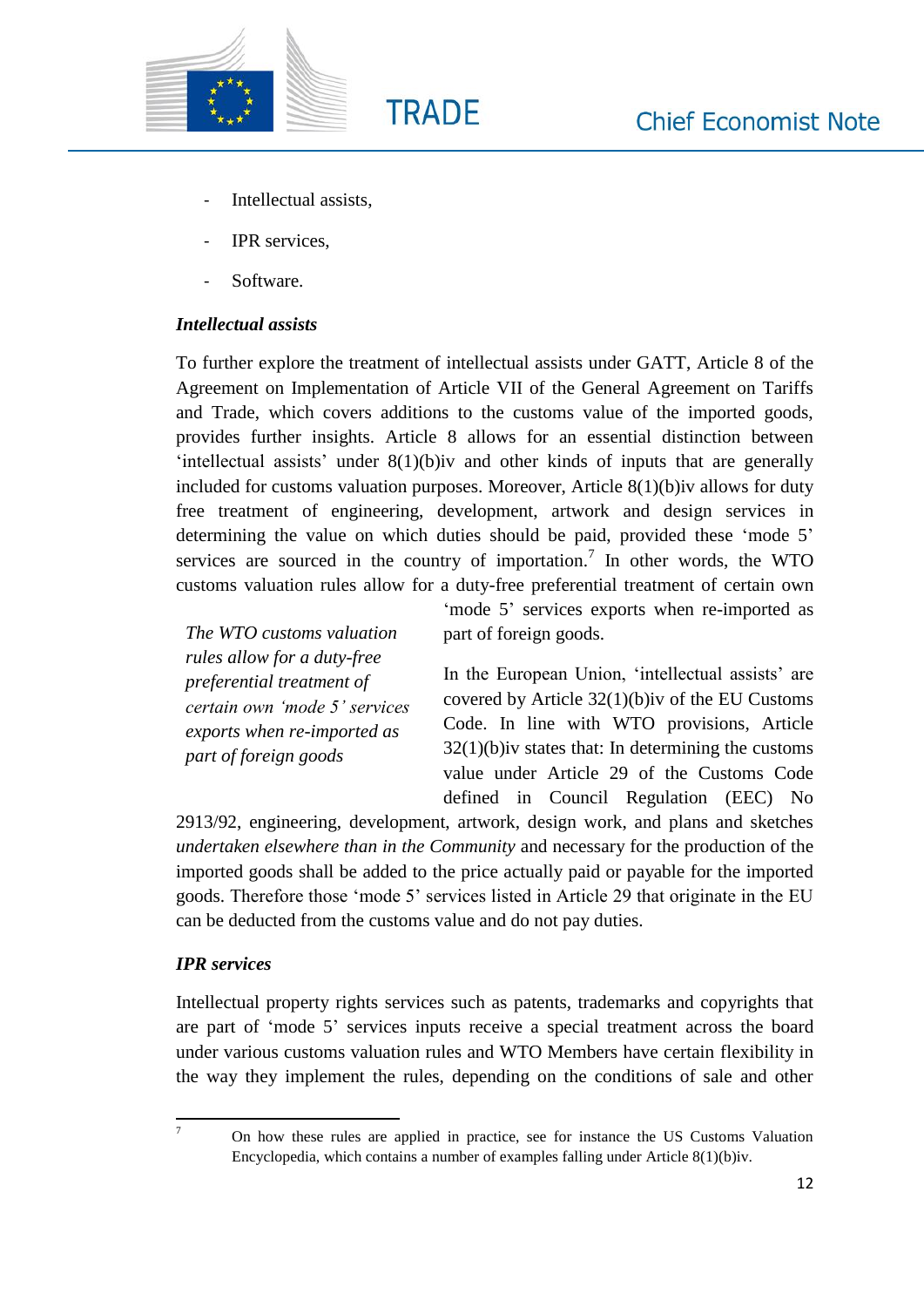

contractual obligations. In the EU there is a similar legal basis $8$  which determines that any patented invention or protected design shall be considered as already included in the value of imported products and shall not be added to the customs value.

In the "Bosch" case the European Court of Justice decided that the customs value of a machine is supposed to include only the value of the incorporated material elements and not the value of incorporeal property such as processes, services or know-how (ECJ 1977). This case however shows that there are still uncertainties of how the Article 3(1)(a) of Regulation (EEC) No 803/68 of the Council is to be interpreted in practice.

# *Software*

 $\overline{\phantom{a}}$ 8

The treatment of software for customs valuation purposes can be also complex. When the software is imported on a carrier medium (e.g. compact disc), the GATT 1995 Decision on customs valuation for software allows flexibility among WTO members in choosing between (i) including the value of the software or (ii) considering only the value of the carrier (the disc) when determining the customs value of such a 'mode 5' import (WTO 1995).

However, this flexibility does not apply to other products that incorporate software components (the operating system in a computer, a GPS navigation system in car, etc.). In such cases 'mode 5' services imports, unlike those covered under WTO CVA Article 8(1)(b)(iv) and regardless of their origin, pay duties. In the same vein in the EU, Article 34 of the EU Customs Code allows for specific rules to be laid down in determining the customs value of carrier media for use in data processing equipment.

The case-law of the European Court of Justice on the treatment of software for customs valuation purposes, although complex, points rather towards the inclusion of software in the final price. In "Brown Boveri" for example the Court found that if a software is integrated into a product its value is an integral part of the imported product and should be included in the customs value on which duties are to be paid (ECJ 1991). In the 'Compaq' case the opinion of the Advocate general was as well that the value of a software which was pre-installed on a laptop should be added to the customs value (ECJ 2006).

See Article 3(1)(a) of Regulation (EEC) No 803/68 of the Council.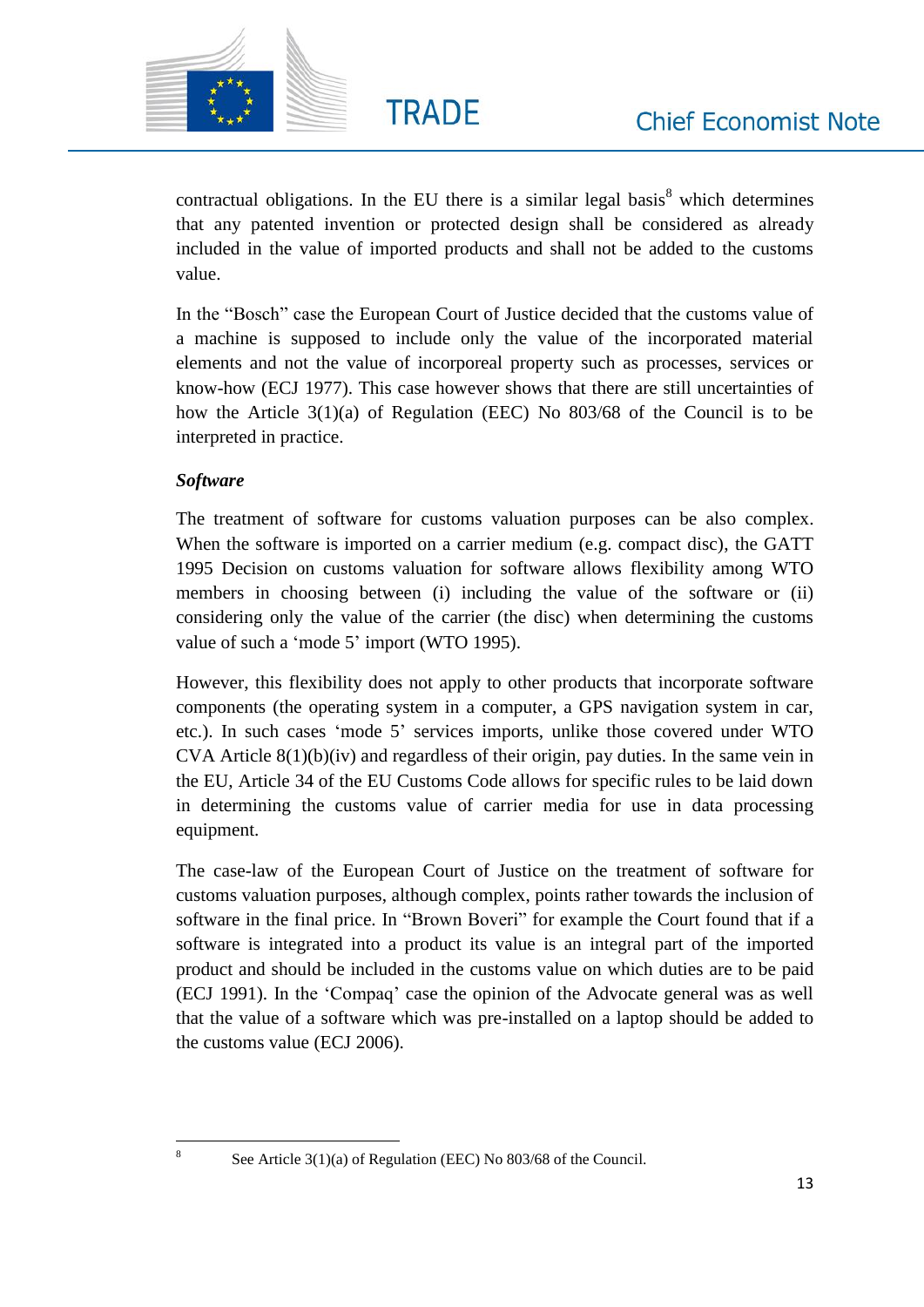

Let us take these issues further with a hypothetical example to illustrate how two 'mode 5' services will be most likely treated differently under current trade rules. If a car is imported from country B into country A and if the design of the car originates

**TRADE** 

*Depending on the mode of supply – 'mode 5' versus mode 1 – the same service is covered by GATT or GATS and hereby subject to duties or duty free*

 $\overline{Q}$ 

in the importing country A, then the value of the design services the car company in country B bought from country A can in theory be deducted *pro rata* from the value of the car. However, if the same car company in country B also bought and installed all the necessary software needed to operate the car (for internal car controls, breaks, GPS navigation, parking, etc) from country A, the

value of such software will most likely have to be added to the value of the car on which duties are payable, despite the fact that both design and software originate in country  $A$ .<sup>9</sup> In contrast, if the same company would import the car first and then install a software package like a GPS navigation programme the same service would be imported duty free under Mode 1.

The same example applies to the value of operating software installed on a laptop: if the software is downloaded after the importation of the laptop it does not pay duty. If the same software is installed before the importation it would be fully dutiable. So, depending on the mode of supply – 'mode 5' versus mode  $1$  – the same service is covered by GATT or GATS and hereby subject to duties or duty free.<sup>10</sup>

Overall, it should be noted that the example of customs valuation provides a clear case for the need to further reflect on the ways in which GATT and GATS rules operate when it comes to 'mode 5' services, an area at the interface between services and goods production of growing importance for the competitiveness of a technology-intensive and highly competitive manufacturing sector.

<sup>9</sup> As an anecdote, the latest GM Volt electric car model contains 100 microchips and 10 million lines of software code (allegedly accounting for a double digit per cent of the total car value), being more IT-intensive than a Boeing or a sophisticated computer (for more information see http://techcrunch.com/2010/11/01/the-chevy-volt-electric-gm-ib/).

<sup>&</sup>lt;sup>10</sup> This example refers to what is called "normal trade" regime. If such a car would be produced and imported under the "outward processing trade" regime in Europe, the treatment of certain "mode 5" services might be different. See Cernat and Pajot (2012) for an assessment of the processing trade regime in Europe.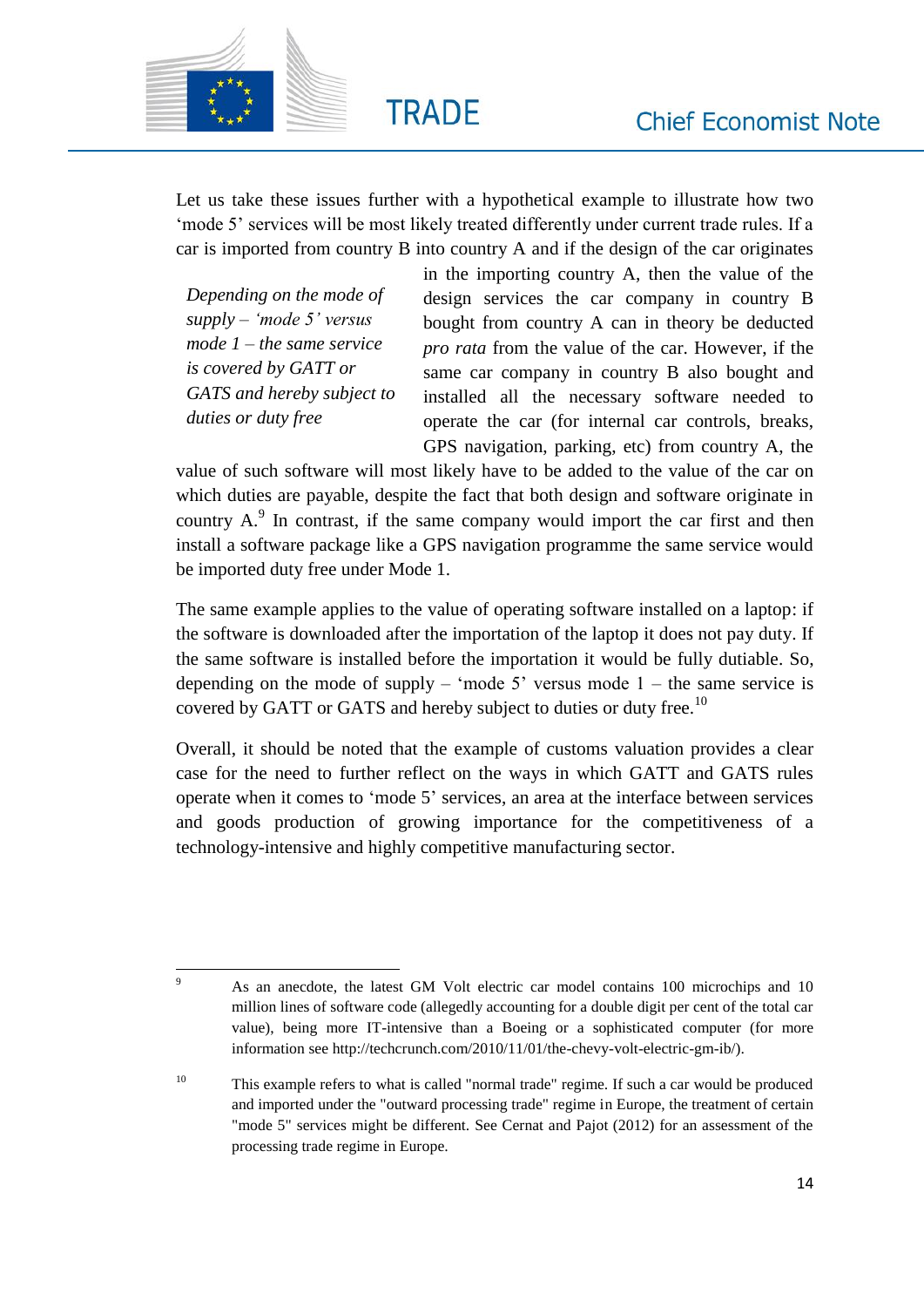

### **6. CONCLUSIONS AND POLICY IMPLICATIONS**

**TRADE** 

The main aim of this paper was to depict the growing importance of domestic service intermediate inputs for manufacturing products and their international competitiveness in a globalised economy. The trend of 'servicification' has attracted increasing attention recently, particularly thanks to recent advances in global databases on trade in value added such as WIOD and TiVA. This in itself created a momentum for a more informed policy debate and has triggered a whole range of indicators and new policy research possibilities.

While acknowledging the relevance of 'servicification' as an important phenomenon impacting on international trade, this paper points out to a subset of this trend relating to the share of domestic service intermediates embodied into the domestic value added of manufacturing sector exports. The portion of these services is substantial and increasing; it reaches 34% of the EU manufacturing exports which as explained in this paper should be considered as a lower bound. From a trade policy perspective this implies that a substantial share of services are traded 'in boxes', disguised as products.

The authors of this paper argue that none of the existing four modes of supplies covers this type of services trade. Hence, theoretically, the case for a new mode of supply - 'mode 5' - is made. Several services supplied through 'mode 5' are technology intensive (such as innovation, design, engineering, product development, etc.) and essential for internationally competitive manufacturing. In this respect the 'mode 5' approach to international trade owes a great deal to the recent attention given to global supply chains, trade in tasks and value-added trade as services inputs are of growing importance for global production networks.

The 'mode 5' view to services trade allows for a range of preliminary conclusions, with possible future implications for international trade policy and beyond.

In the first place this paper points to the importance of trade rules affecting 'mode 5' services. Being at the intersection of rules governing direct service exports under the GATS four modes of supply on the one hand, and GATT rules for manufactured products on the other, 'mode 5' service exports have to comply with a combination of fairly complex trade rules. One such example illustrated in this paper is the area of customs valuation. As exemplified in the previous section a service supplied through 'mode 5' would pay duties whereas the same service supplied through mode 1 would not. Certainly, this induces an incentive for companies for changing the way services are supplied so as to avoid tariff charges. Customs valuation is only one area but clearly other sets of issues (trade facilitation, rules of origin) could have an impact on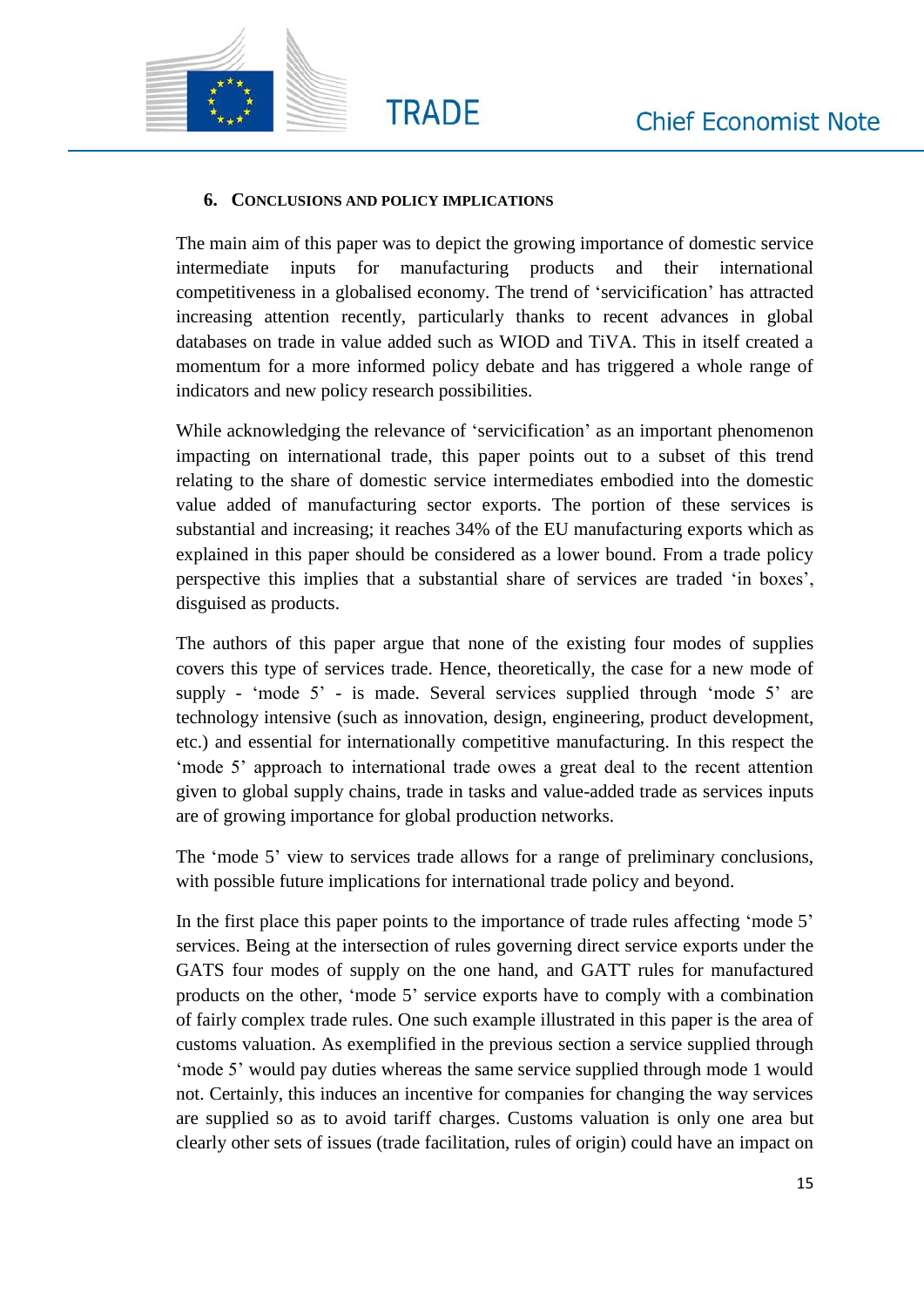

the way 'mode 5' services are traded around the world. The various trade agreements under negotiations and the renewed impetus at the WTO on trade facilitation and the post-Bali agenda should provide a new opportunity for policy makers to forge trade rules that are well-suited for the ways in which goods and services are put together along global supply chains.

**TRADE** 

In a more general sense, given their nature and position in the supply chain, many 'mode 5' services are intrinsically linked to technology and innovation and therefore are essential ingredients that can strongly influence the export competitiveness of the products in which they are embodied. For the EU this is even more crucial as 90% of EU exports are IPR-intensive. Going one step further, the promotion of 'mode 5' services can also have a positive contribution towards the achievement of the EU 2020 Growth Strategy and its target on R&D and innovation.

Looking towards the more or less distant future, several 'mode 5' services may influence or be influenced by the development of "disruptive" new technologies that may further blur the difference between goods and services. Two recent examples that have been widely discussed in the business literature may provide for such a shift: 3D printing and "the internet of things". Recent advances in 3D printing, although not yet ripe for a large-scale deployment for mass production across all industrial sectors, may lead to a shift from trade in finished goods towards trade in "additive ingredients" and various manufacturing services. In parallel, the "internet of things" and the ability of various objects and products to contain a wide range of sensors that could be connected with each other across wireless sensors networks and become in turn intelligent will increase the technological intensity and R&D content of existing goods, and thus increase the share and importance of 'mode 5' in world trade.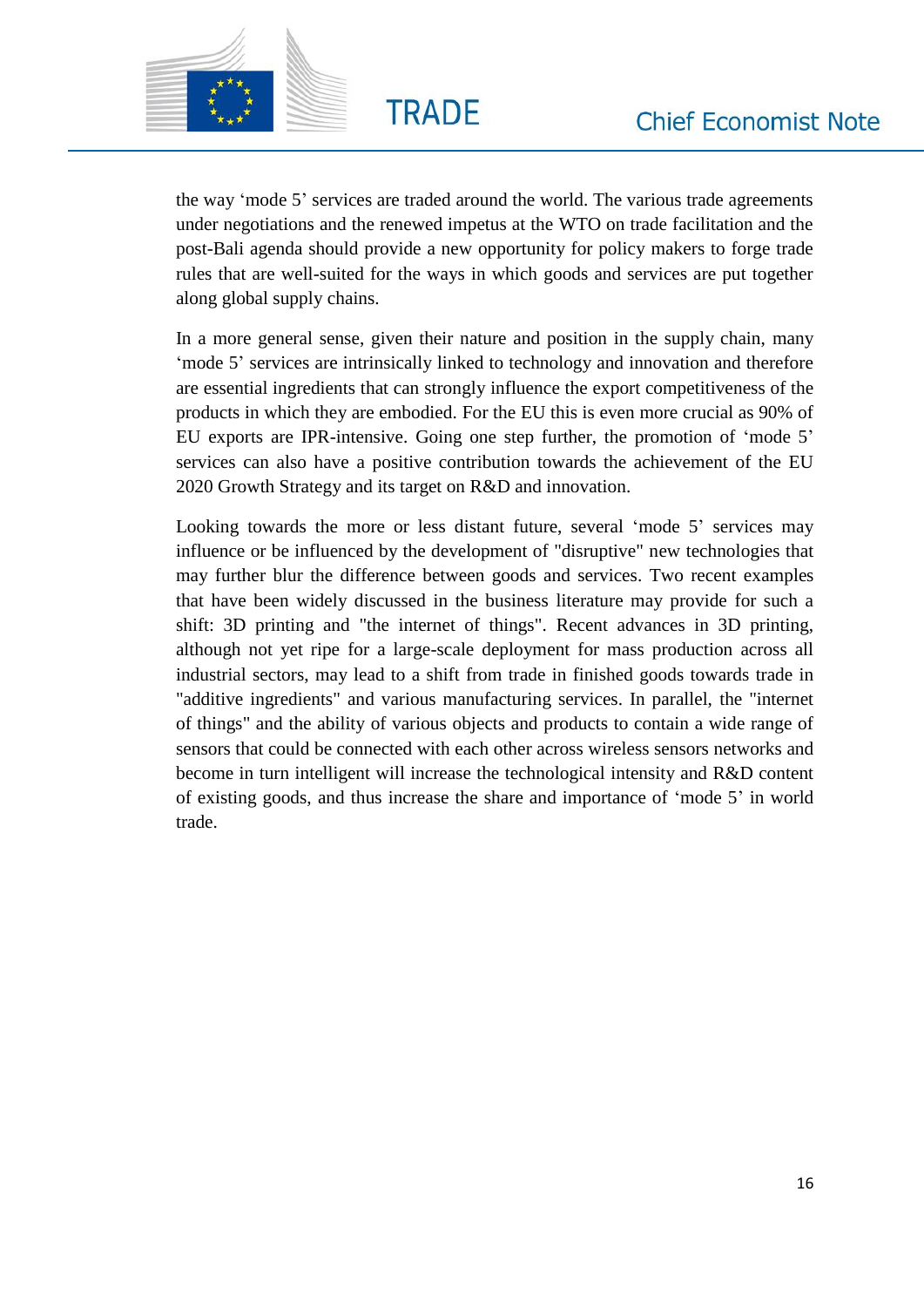

### **REFERENCES**

Baldwin, R. (2014), Trade and Industrialisation after Globalisation's Second Unbundling: How Building and Joining a Supply Chain Are Different and Why it Matters, in Feenstra, R. and Taylor, A. M. (eds) *Globalization in an Age of Crisis: Multilateral Economic Cooperation in the Twenty-First Century*, Chicago: University of Chicago Press.

**TRADE** 

Cernat, L. and Pajot, M. (2012), "Assembled in Europe" - The role of processing trade in EU export performance, *Chief Economist Note* no 3/2012, Brussels: DG TRADE.

ECJ (1977), Case no 1/77, Robert Bosch GmbH v. Hauptzollamt Hildesheim, Luxembourg: European Court of Justice.

ECJ (1991), Case no C-79/89, Brown Boveri v. Hauptzollamt Mannheim, Luxembourg: European Court of Justice.

ECJ (2006), Case no C-306/04, Compaq Computer International Corporation v. Inspecteur der Belastingdienst - Douanedistrict Arnhem, Luxembourg: European Court of Justice.

EEC (1968), Council Regulation (EEC) No 803/68 on the valuation of goods for customs purposes, Brussels: European Commission.

EEC (1992), Council Regulation (EEC) No 2913/92 of 12 October 1992 establishing the Community Customs Code, Brussels: European Commission.

EPO-OHIM (2013), Intellectual property rights intensive industries: contribution to economic performance and employment in the European Union, Industry-Level Analysis Report, Munich and Alicante: European Patent Office and Office of Harmonization for the Internal Market.

Kommerskollegium (2010a), At Your Service: The Importance of Services for Manufacturing Companies and Possible Trade Policy Implications, Stockholm: National Board of Trade.

Kommerskollegium (2010b), Servicification of Swedish manufacturing, Stockholm: National Board of Trade.

Kommerskollegium (2012), Everybody is in Services – The Impact of Servicification in Manufacturing on Trade and Trade Policy, Stockholm: National Board of Trade.